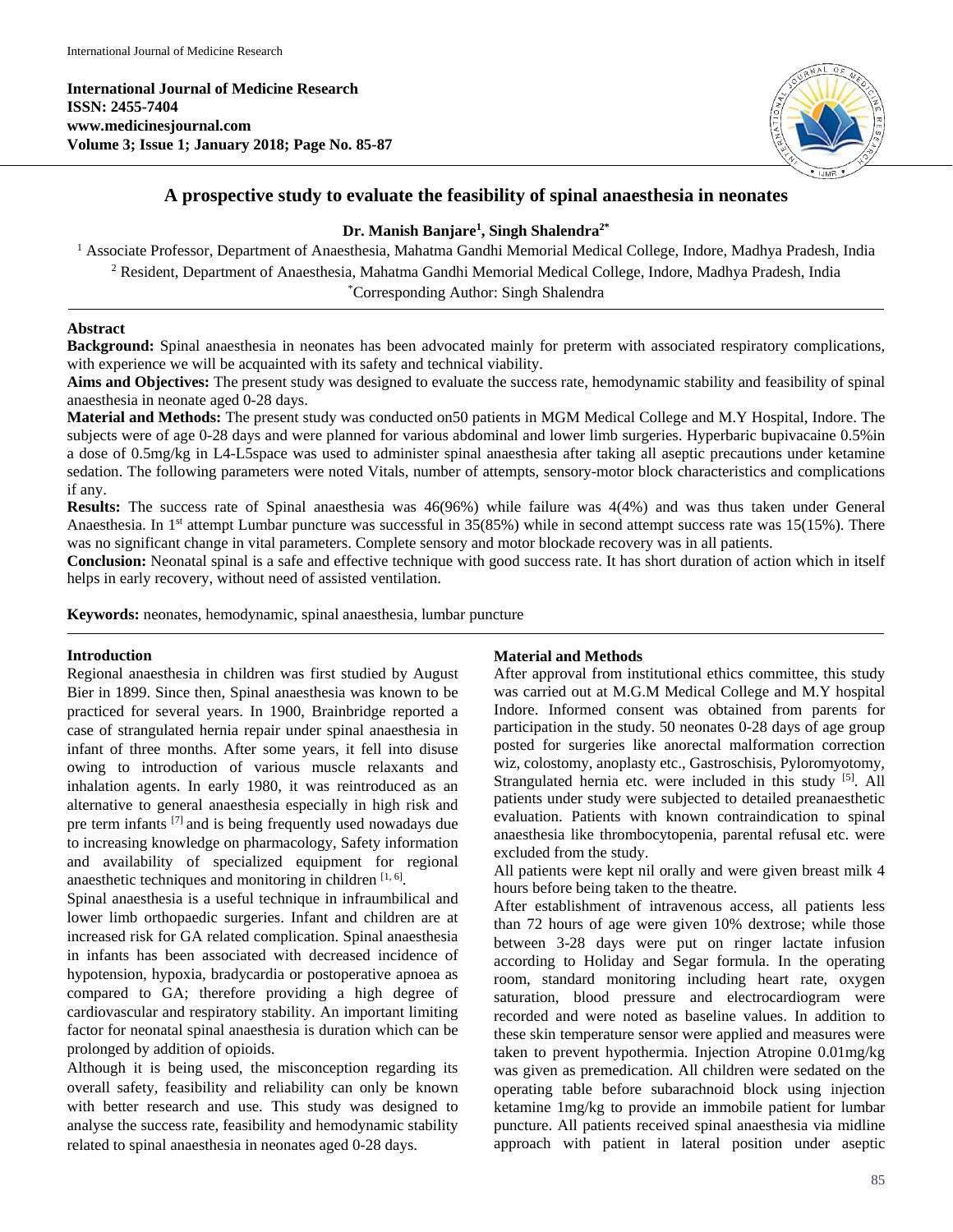precautions. Here care should be taken to avoid cervical flexion as it may obstruct the airway during the procedure. Lumbar puncture was performed in L4-L5 space using 27G paediatric quincke needle. After getting free flow of CSF hyperbaric bupivacaine 0.5% in a dose of 0.5mg/kg or 0.1ml/kg (for child less than 5kg) was injected in the subarachnoid space. An additional 0.1-0.2 ml is often given to allow for the dead space volume of the needle and hub. The end of the injection was taken as time zero for further data recording. Sensory level was assessed by lack of response to firm skin pinch to the dermatomal level. Desired peak sensory level was aimed to be T10 for assessing the success rate of spinal anaesthesia. Similarly modified Bromage score (0-free movement of leg and feet with the ability to raise extended legs; 1-inability to raise extended leg and knee flexion decreased; 2-inability to raise or flex knees, flexion of ankle and feet present; 3-inability to raise legs, flex knee or ankle, move toes) was assessed by the same firm skin pinch stimulus given in lower limb (thigh) and modified Bromage score was noted.

After 10 minutes of SAB if the peak sensory level was at least T10and Bromage score 3, surgery was allowed to start. If there was no response to surgical stimuli it was considered as successful spinal block. If the peak sensory level was below T10 and Bromage score 3, then case was classified as failed

spinal block. Such patients were given GA with intubation and excluded from the study. All patients received supplementary oxygen thru ventimask. At the end of the procedure, all the patients received paracetamol rectal suppository (20mg/kg) 8 hourly.

The indications, type and duration of surgery and vital parameter were noted. Requirement of supplementary sedation, local anaesthetic dose and number of attempts were noted. Sensory and motor block characteristics were noted. Significant hypotension and reduction in heart rate were defined as decrease of 20% or more from the baseline value.Spo2 less than 90% characterized as systemic desaturation. The patients were monitored until full recovery. The data were recorded on the patient's assessment Performa and analysed.

| able |
|------|
|------|

|    | <b>Indications for surgery</b>           |
|----|------------------------------------------|
|    | Colostomy                                |
| 2. | Pyloromyotomy                            |
| 3. | Gastroschisis                            |
|    | Atresia-jejunal, ileal, duodenal         |
| 5. | <b>Exploratory laparotomy</b>            |
| б. | Vesicostomy                              |
|    | Fulgration of posterior uretheral valves |



#### **Fig 1**

#### **Results**

Lumbar puncture was successful in first attempt in 35(85%) patients and remaining 15(15%) required second attempt. There was no significant change in the mean value of systolic blood pressure, diastolic blood pressure, respiratory rate and oxygen saturation after SAB in the study patients (Fig 2).

Pulse rate showed a significant increase after 5 minutes of induction as compared with baseline. This can be attributed to injection atropine and ketamine, which were used for premedication and sedation, respectively.

The success rate of the study was 96%, while remaining 4% were classified as failure (Fig 1) and given GA. Surgery in 96% of patients was completed without anaesthetic supplementation. In all successful SAB the modified Bromage score was 3, which was seen in 96% patients. Sensory and motor block recovery was complete in all the patients.